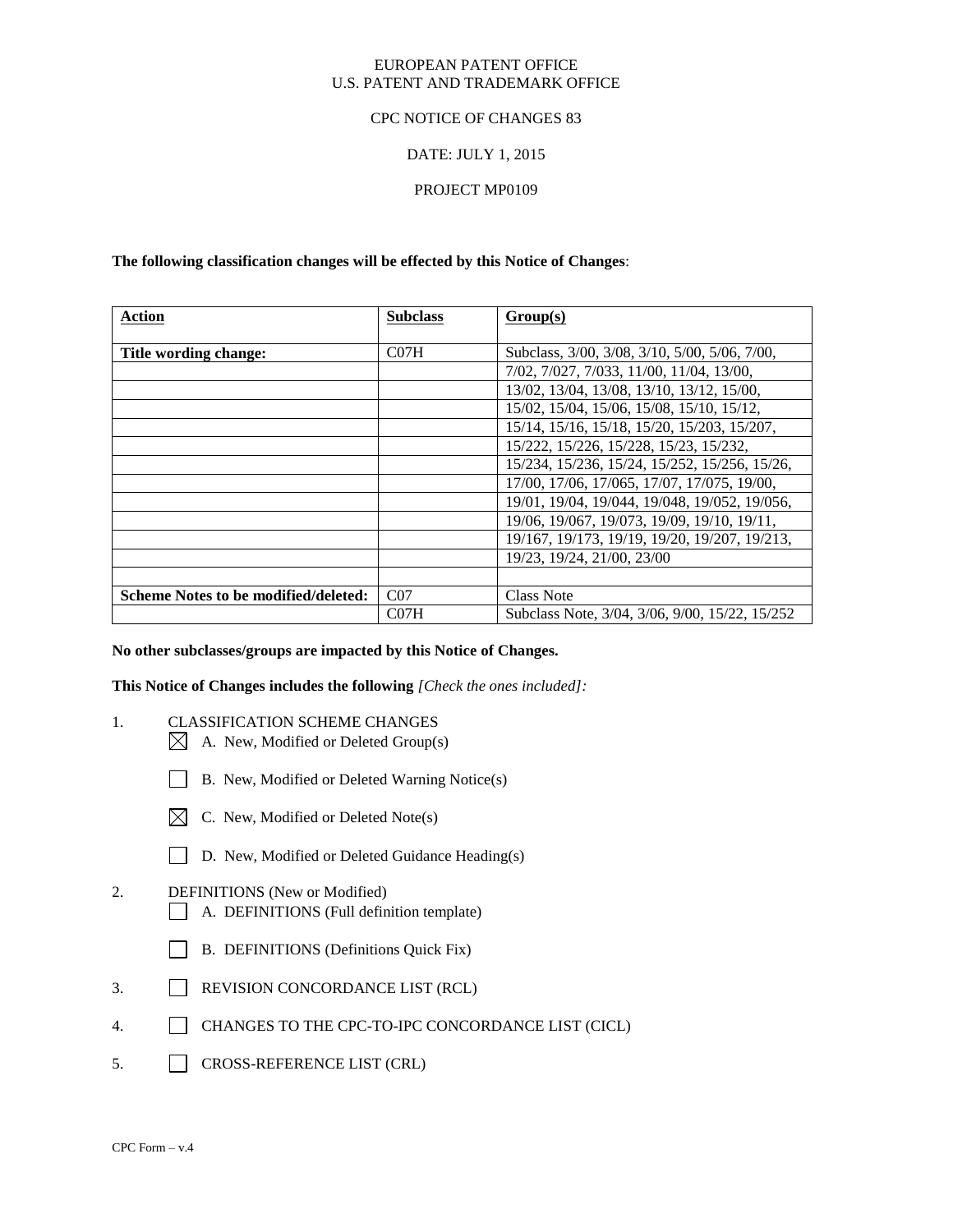### DATE: JULY 1, 2015

#### PROJECT MP0109

### 1. CLASSIFICATION SCHEME CHANGES

#### A. New, Modified or Deleted Group(s)

**SUBCLASS C07H – SUGARS; DERIVATIVES THEREOF (derivatives of aldonic or saccharic acids C07C, C07D; aldonic acids, saccharic acids C07C59/105, C07C59/285; cyanohydrins C07C255/16; glycals C07D; compounds of unknown constitution C07G; polysaccharides, derivatives thereof C08B; sugar and starch industry C13)** 

| Type*        | <b>Symbol</b>          | <b>Indent</b>                    | <b>Title</b>                                                                                                  | <b>Transferred to</b> <sup>#</sup> |
|--------------|------------------------|----------------------------------|---------------------------------------------------------------------------------------------------------------|------------------------------------|
|              |                        | Level                            | (new or modified)                                                                                             |                                    |
|              |                        | <b>Number</b>                    | "CPC only" text should normally be enclosed in {curly                                                         |                                    |
|              |                        | of dots                          | brackets}**                                                                                                   |                                    |
|              |                        | (e.g. 0, 1,                      |                                                                                                               |                                    |
|              |                        | $\overline{2}$                   |                                                                                                               |                                    |
| M            | CO7H                   | $\Omega$                         | SUGARS; DERIVATIVES THEREOF; NUCLEOSIDES;                                                                     |                                    |
|              |                        |                                  | NUCLEOTIDES; NUCLEIC ACIDS (derivatives of                                                                    |                                    |
|              |                        |                                  | aldonic or saccharic acids C07C, C07D; aldonic acids,<br>saccharic acids C07C59/105, C07C59/285; cyanohydrins |                                    |
|              |                        |                                  | C07C255/16 ; glycals C07D ; compounds of unknown                                                              |                                    |
|              |                        |                                  | constitution C07G; polysaccharides, derivatives thereof                                                       |                                    |
|              |                        |                                  | C08B; DNA or RNA concerning genetic engineering,                                                              |                                    |
|              |                        |                                  | vectors, e.g. plasmids, or their isolation, preparation or                                                    |                                    |
|              |                        |                                  | purification C12N15/00; sugar industry C13)                                                                   |                                    |
| M            | C07H3/00               | $\Omega$                         | Compounds containing only hydrogen atoms and                                                                  |                                    |
|              |                        |                                  | saccharide radicals having only carbon, hydrogen, and                                                         |                                    |
|              |                        |                                  | oxygen atoms (preparation by hydrolysis of di-or                                                              |                                    |
|              |                        |                                  | polysaccharides C13; separation or purification of sucrose,                                                   |                                    |
|              |                        |                                  | glucose, fructose, lactose or maltose C13)                                                                    |                                    |
| M            | C07H3/08               | $\mathbf{1}$                     | Deoxysugars; Unsaturated sugars (1,2-dideoxy-1-enoses                                                         |                                    |
|              |                        |                                  | C07D ); Osones                                                                                                |                                    |
| M            | C07H3/10               | 1                                | Anhydrosugars, e.g. epoxides                                                                                  |                                    |
| $\mathbf{M}$ | C07H5/00               | $\Omega$                         | Compounds containing saccharide radicals in which the                                                         |                                    |
|              |                        |                                  | hetero bonds to oxygen have been replaced by the same                                                         |                                    |
|              |                        |                                  | number of hetero bonds to halogen, nitrogen, sulfur,                                                          |                                    |
|              |                        |                                  | selenium, or tellurium                                                                                        |                                    |
| M            | C07H5/06               | $\mathfrak{2}$                   | Aminosugars                                                                                                   |                                    |
| M            | C07H7/00               |                                  | Compounds containing non-saccharide radicals linked to                                                        |                                    |
|              |                        |                                  | saccharide radicals by a carbon-to-carbon bond                                                                |                                    |
| M<br>M       | C07H7/02               | 1                                | Acyclic radicals<br>Keto-aldonic acids                                                                        |                                    |
| $\mathbf M$  | C07H7/027<br>C07H7/033 | $\overline{c}$<br>$\overline{2}$ | Uronic acids                                                                                                  |                                    |
| M            | C07H11/00              | $\mathbf{0}$                     | Compounds containing saccharide radicals esterified by                                                        |                                    |
|              |                        |                                  | inorganic acids; Metal salts thereof (halo-sugars C07H5/02                                                    |                                    |
|              |                        |                                  | ; thio-, seleno-, or telluro-sugars C07H5/08)                                                                 |                                    |
| $\mathbf M$  | C07H11/04              | $\mathbf{1}$                     | Phosphates; Phosphites; Polyphosphates                                                                        |                                    |
| $\mathbf{M}$ | C07H13/00              |                                  | Compounds containing saccharide radicals esterified by                                                        |                                    |
|              |                        |                                  | carbonic acid or derivatives thereof, or by organic acids,                                                    |                                    |
|              |                        |                                  | e.g. phosphonic acids                                                                                         |                                    |
| M            | C07H13/02              | 1                                | by carboxylic acids                                                                                           |                                    |
| M            | C07H13/04              | $\overline{2}$                   | having the esterifying carboxyl radicals attached to acyclic                                                  |                                    |
|              |                        |                                  | carbon atoms                                                                                                  |                                    |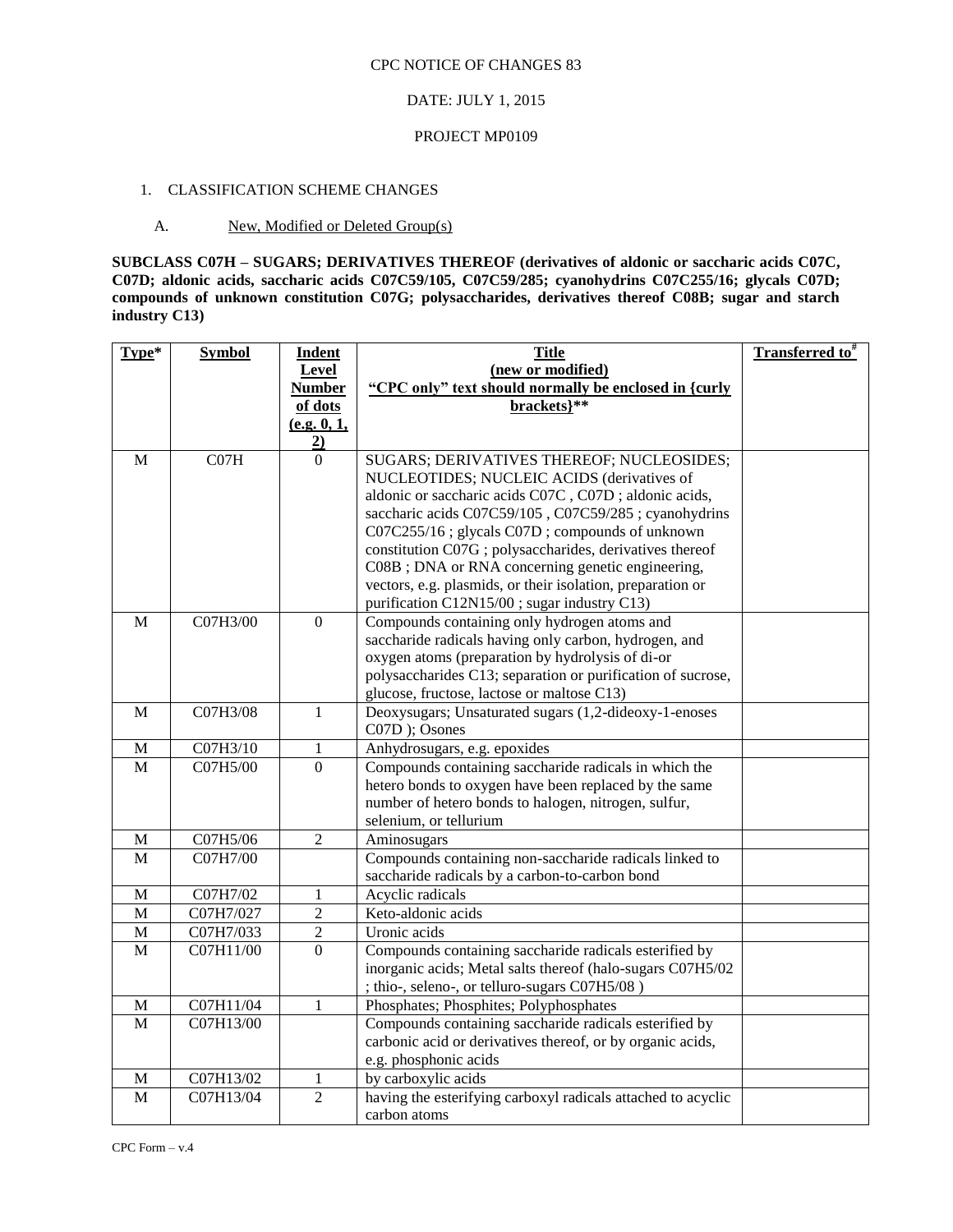## DATE: JULY 1, 2015

| Type*        | <b>Symbol</b>            | <b>Indent</b>                                | <b>Title</b>                                                                                                 | <b>Transferred to</b> # |
|--------------|--------------------------|----------------------------------------------|--------------------------------------------------------------------------------------------------------------|-------------------------|
|              |                          | Level                                        | (new or modified)                                                                                            |                         |
|              |                          | <b>Number</b>                                | "CPC only" text should normally be enclosed in {curly                                                        |                         |
|              |                          | of dots                                      | brackets}**                                                                                                  |                         |
|              |                          | (e.g. 0, 1,                                  |                                                                                                              |                         |
|              |                          | $\frac{2}{2}$                                |                                                                                                              |                         |
| M            | C07H13/08                |                                              | having the esterifying carboxyl radicals directly attached                                                   |                         |
|              |                          |                                              | to carbocyclic rings                                                                                         |                         |
| $\mathbf M$  | C07H13/10                | $\overline{2}$                               | having the esterifying carboxyl radicals directly attached                                                   |                         |
|              |                          |                                              | to heterocyclic rings                                                                                        |                         |
| $\mathbf{M}$ | C07H13/12                | $\mathbf{1}$                                 | by acids having the group -X-C $(=X)$ -X-, or halides<br>thereof, in which X means nitrogen, oxygen, sulfur, |                         |
|              |                          |                                              | selenium, or tellurium, e.g. carbonic acid, carbamic acid                                                    |                         |
| $\mathbf{M}$ | C07H15/00                | $\mathbf{0}$                                 | Compounds containing hydrocarbon or substituted                                                              |                         |
|              |                          |                                              | hydrocarbon radicals directly attached to hetero atoms of                                                    |                         |
|              |                          |                                              | saccharide radicals                                                                                          |                         |
| M            | C07H15/02                | 1                                            | Acyclic radicals, not substituted by cyclic structures                                                       |                         |
| M            | C07H15/04                | $\mathfrak{2}$                               | attached to an oxygen atom of a saccharide radical                                                           |                         |
| $\mathbf M$  | C07H15/06                | 3                                            | being a hydroxyalkyl group esterified by a fatty acid                                                        |                         |
| $\mathbf M$  | C07H15/08                | $\overline{\mathbf{3}}$                      | Polyoxyalkylene derivatives                                                                                  |                         |
| $\mathbf M$  | C07H15/10                | $\mathfrak{Z}$                               | containing unsaturated carbon-to-carbon bonds                                                                |                         |
| M            | C07H15/12                | $\sqrt{2}$                                   | attached to a nitrogen atom of a saccharide radical                                                          |                         |
| M            | C07H15/14                | $\overline{2}$                               | attached to a sulfur, selenium or tellurium atom of a                                                        |                         |
|              |                          |                                              | saccharide radical                                                                                           |                         |
| M            | C07H15/16                | $\mathfrak{Z}$                               | Lincomycin; Derivatives thereof                                                                              |                         |
| M            | C07H15/18                | $\mathbf{1}$                                 | Acyclic radicals, substituted by carbocyclic rings                                                           |                         |
| $\mathbf M$  | C07H15/20                | $\mathbf{1}$                                 | Carbocyclic rings                                                                                            |                         |
| M            | C07H15/203               | $\mathfrak{2}$                               | Monocyclic carbocyclic rings other than cyclohexane                                                          |                         |
|              |                          |                                              | rings; Bicyclic carbocyclic ring systems                                                                     |                         |
| M            | C07H15/207               | $\overline{2}$                               | Cyclohexane rings not substituted by nitrogen atoms, e.g.                                                    |                         |
|              |                          |                                              | kasugamycins                                                                                                 |                         |
| $\mathbf M$  | C07H15/222               | $\overline{3}$                               | Cyclohexane rings, substituted by at least two nitrogen                                                      |                         |
| $\mathbf M$  | C07H15/226               | $\overline{4}$                               | atoms<br>with at least two saccharide radicals directly attached to                                          |                         |
|              |                          |                                              | the cyclohexane rings                                                                                        |                         |
| $\mathbf M$  | C07H15/228               | 5                                            | attached to adjacent ring-carbon atoms of the cyclohexane                                                    |                         |
|              |                          |                                              | rings                                                                                                        |                         |
| $\mathbf M$  | C07H15/23                | 6                                            | with only two saccharide radicals in the molecule, e.g.                                                      |                         |
|              |                          |                                              | ambutyrosin, butyrosin, xylostatin, ribostamycin                                                             |                         |
| $\mathbf{M}$ | C07H15/232               | 6                                            | with at least three saccharide radicals in the molecule, e.g.                                                |                         |
|              |                          |                                              | lividomycin, neomycin, paromomycin                                                                           |                         |
| $\mathbf M$  | C07H15/234               | 5                                            | Attached to non-adjacent ring carbon atoms of the                                                            |                         |
|              |                          |                                              | cyclohexane rings, e.g. kanamycins, tobramycin,                                                              |                         |
|              |                          |                                              | nebramycin, gentamicin A2                                                                                    |                         |
| $\mathbf{M}$ | C07H15/236               | 6                                            | a saccharide radical being substituted by an alkylamino                                                      |                         |
|              |                          |                                              | radical in position 3 and by two substituents different from                                                 |                         |
|              |                          |                                              | hydrogen in position 4, e.g. gentamicin complex,                                                             |                         |
|              |                          |                                              | sisomicin, verdamicin                                                                                        |                         |
| M            | C07H15/24                | $\boldsymbol{2}$                             | Condensed ring systems having three or more rings                                                            |                         |
| M<br>M       | C07H15/252<br>C07H15/256 | $\mathfrak 3$<br>$\ensuremath{\mathfrak{Z}}$ | Naphthacene radicals, e.g. daunomycins, adriamycins<br>Polyterpene radicals                                  |                         |
| $\mathbf M$  | C07H15/26                | $\mathbf{1}$                                 | Acyclic or carbocyclic radicals, substituted by hetero rings                                                 |                         |
|              |                          |                                              |                                                                                                              |                         |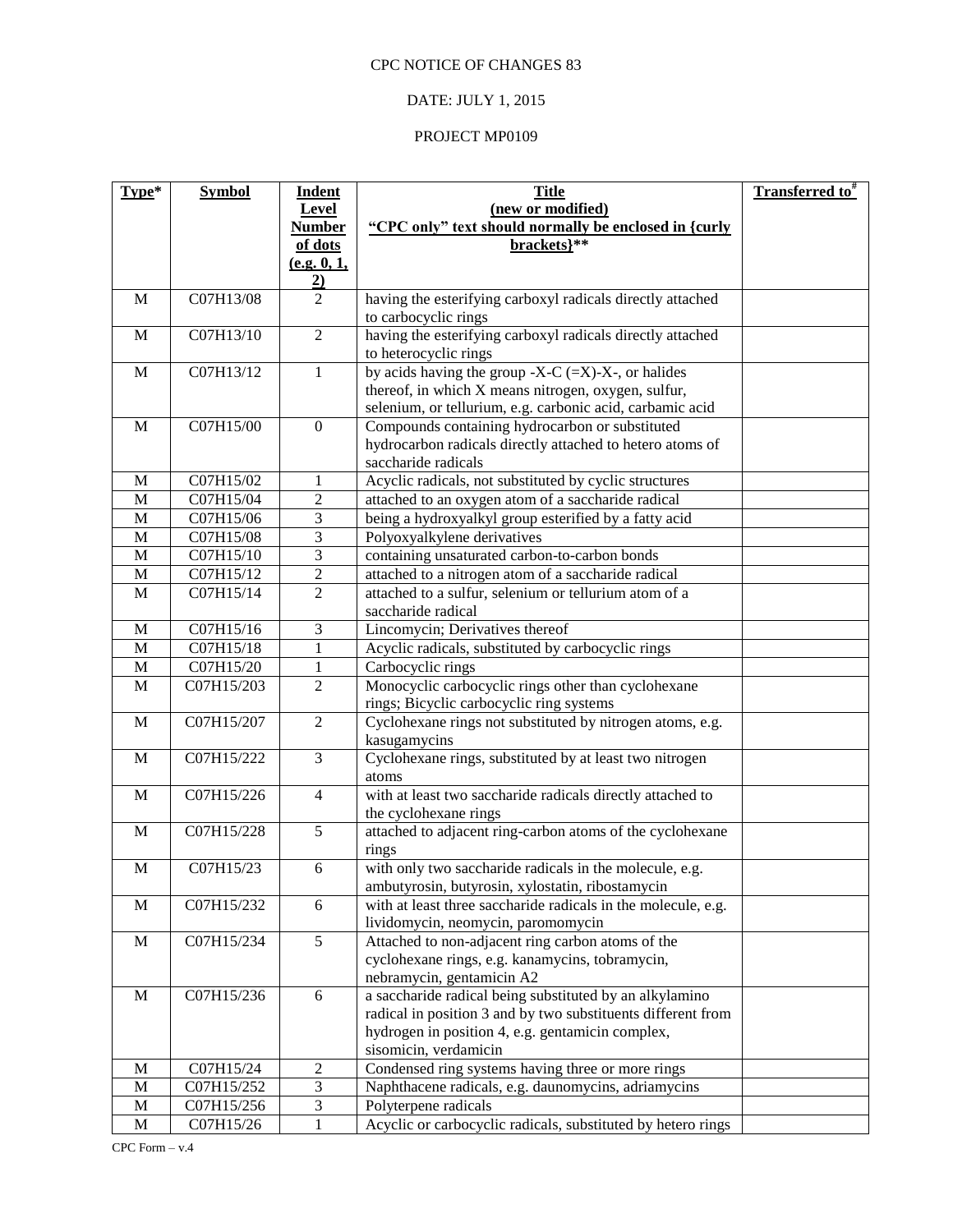# DATE: JULY 1, 2015

| Type*        | <b>Symbol</b> | <b>Indent</b><br>Level | <b>Title</b><br>(new or modified)                          | Transferred to <sup>#</sup> |
|--------------|---------------|------------------------|------------------------------------------------------------|-----------------------------|
|              |               | <b>Number</b>          | "CPC only" text should normally be enclosed in {curly      |                             |
|              |               | of dots                | brackets}**                                                |                             |
|              |               | (e.g. 0, 1,            |                                                            |                             |
|              |               | $\overline{2}$         |                                                            |                             |
| M            | C07H17/00     | $\overline{0}$         | Compounds containing heterocyclic radicals directly        |                             |
|              |               |                        | attached to hetero atoms of saccharide radicals            |                             |
| M            | C07H17/06     | $\overline{2}$         | Benzopyran radicals                                        |                             |
| M            | C07H17/065    | 3                      | Benzo[b]pyrans                                             |                             |
| M            | C07H17/07     | 4                      | Benzo[b]pyran-4-ones                                       |                             |
| M            | C07H17/075    | $\overline{4}$         | Benzo[b]pyran-2-ones                                       |                             |
| M            | C07H19/00     | $\mathbf{0}$           | Compounds containing a hetero ring sharing one ring        |                             |
|              |               |                        | hetero atom with a saccharide radical; Nucleosides;        |                             |
|              |               |                        | Mononucleotides; Anhydro derivatives thereof               |                             |
| M            | C07H19/01     | 1                      | sharing oxygen                                             |                             |
| M            | C07H19/04     | $\overline{2}$         | Heterocyclic radicals containing only nitrogen as ring     |                             |
|              |               |                        | hetero atom                                                |                             |
| M            | C07H19/044    | 3                      | Pyrrole radicals                                           |                             |
| M            | C07H19/048    | 3                      | Pyridine radicals                                          |                             |
| M            | C07H19/052    | 3                      | Imidazole radicals                                         |                             |
| M            | C07H19/056    | 3                      | Triazole or tetrazole radicals                             |                             |
| M            | C07H19/06     | 3                      | Pyrimidine radicals                                        |                             |
| $\mathbf{M}$ | C07H19/067    | 4                      | with ribosyl as the saccharide radical                     |                             |
| M            | C07H19/073    | 4                      | with 2-deoxyribosyl as the saccharide radical              |                             |
| $\mathbf M$  | C07H19/09     | 4                      | with arabinosyl as the saccharide radical                  |                             |
| M            | C07H19/10     | 4                      | with the saccharide radical being esterified by phosphoric |                             |
| M            | C07H19/11     | 5                      | or polyphosphoric acids<br>containing cyclic phosphate     |                             |
| $\mathbf M$  | C07H19/167    | $\overline{4}$         | with ribosyl as the saccharide radical                     |                             |
| M            | C07H19/173    | $\overline{4}$         | with 2-deoxyribosyl as the saccharide radical              |                             |
| $\mathbf M$  | C07H19/19     | 4                      | with arabinosyl as the saccharide radical                  |                             |
| M            | C07H19/20     | 4                      | with the saccharide radical being esterified by phosphoric |                             |
|              |               |                        | or polyphosphoric acids                                    |                             |
| M            | C07H19/207    | 5                      | the phosphoric or polyphosphoric acids being esterified by |                             |
|              |               |                        | a further hydroxylic compound, e.g. flavine-adenine        |                             |
|              |               |                        | dinucleotide or nicotinamide-adenine dinucleotide          |                             |
| M            | C07H19/213    | 5                      | containing cyclic phosphate                                |                             |
| $\mathbf M$  | C07H19/23     | 3                      | Heterocyclic radicals containing two or more heterocyclic  |                             |
|              |               |                        | rings condensed among themselves or condensed with a       |                             |
|              |               |                        | common carbocyclic ring system, not provided for in        |                             |
|              |               |                        | groups C07H19/14 to C07H19/22                              |                             |
| $\mathbf M$  | C07H19/24     | $\sqrt{2}$             | Heterocyclic radicals containing oxygen or sulfur as ring  |                             |
|              |               |                        | hetero atom                                                |                             |
| $\mathbf M$  | C07H21/00     | $\boldsymbol{0}$       | Compounds containing two or more mononucleotide units      |                             |
|              |               |                        | having separate phosphate or polyphosphate groups linked   |                             |
|              |               |                        | by saccharide radicals of nucleoside groups, e.g. nucleic  |                             |
|              |               |                        | acids                                                      |                             |
| $\mathbf{M}$ | C07H23/00     | $\mathbf{0}$           | Compounds containing boron, silicon, or a metal, e.g.      |                             |
|              |               |                        | chelates, vitamin B12 (esters with inorganic acids         |                             |
|              |               |                        | C07H11/00; metal salts, see parent compounds)              |                             |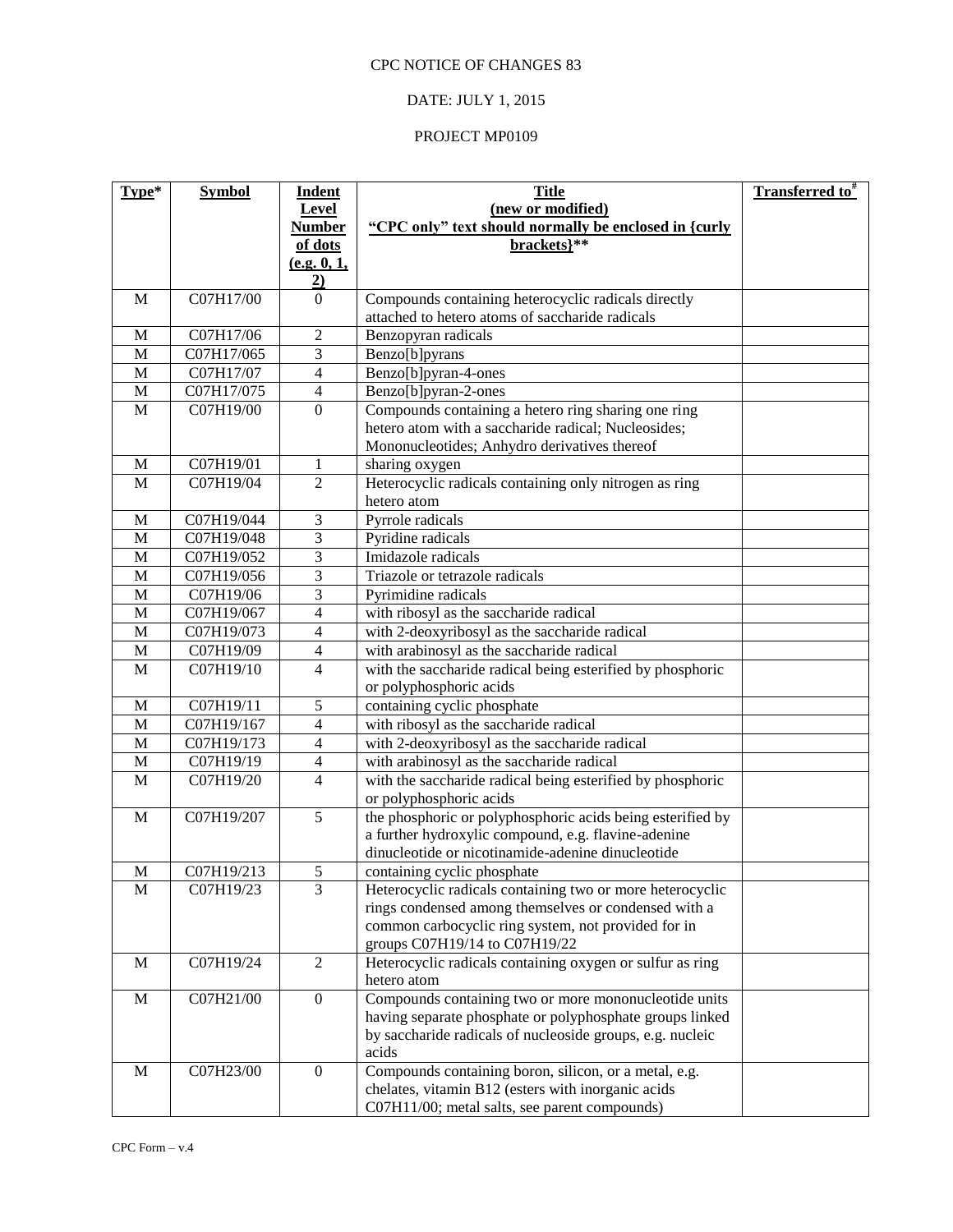### DATE: JULY 1, 2015

#### PROJECT MP0109

\*N = new entries where reclassification into entries is involved; C = entries with modified file scope where reclassification of documents from the entries is involved;  $Q =$  new entries which are firstly populated with documents via administrative transfers from deleted (D) entries. Afterwards, the transferred documents into the Q entry will either stay or be moved to more appropriate entries, as determined by intellectual reclassification; E= existing entries with enlarged file scope, which receive documents from C or D entries, e.g. when a limiting reference is removed from the entry title;  $M =$  entries with no change to the file scope (no reclassification);  $D =$  deleted entries;  $F =$  frozen entries will be deleted once reclassification of documents from the entries is completed;  $U =$  entries that are unchanged.

#### NOTES:

- $\bullet$  \*\*No {curly brackets} are used for titles in CPC only subclasses, e.g. C12Y, A23Y; 2000 series symbol titles of groups found at the end of schemes (orthogonal codes); or the Y section titles. The {curly brackets}  $\frac{1}{\text{are}}$  used for 2000 series symbol titles found interspersed throughout the main trunk schemes (breakdown codes).
- For U groups, the minimum requirement is to include the U group located immediately prior to the N group or N group array, in order to show the N group hierarchy and improve the readability and understanding of the scheme. Always include the symbol, indent level and title of the U group in the table above.
- All entry types should be included in the scheme changes table above for better understanding of the overall scheme change picture. Symbol, indent level, and title are required for all types except "D" which requires only a symbol.
- #"Transferred to" column must be completed for all C, D, F, and Q type entries. F groups will be deleted once reclassification is completed.
- When multiple symbols are included in the "Transferred to" column, avoid using ranges of symbols in order to be as precise as possible.
- For administrative transfer of documents, the following text should be used: "< administrative transfer to XX>" or "<administrative transfer to XX and YY simultaneously>" when administrative transfer of the same documents is to more than one place.
- Administrative transfer to main trunk groups is assumed to be "invention information", unless otherwise indicated, and to 2000 series groups is assumed to be "additional information".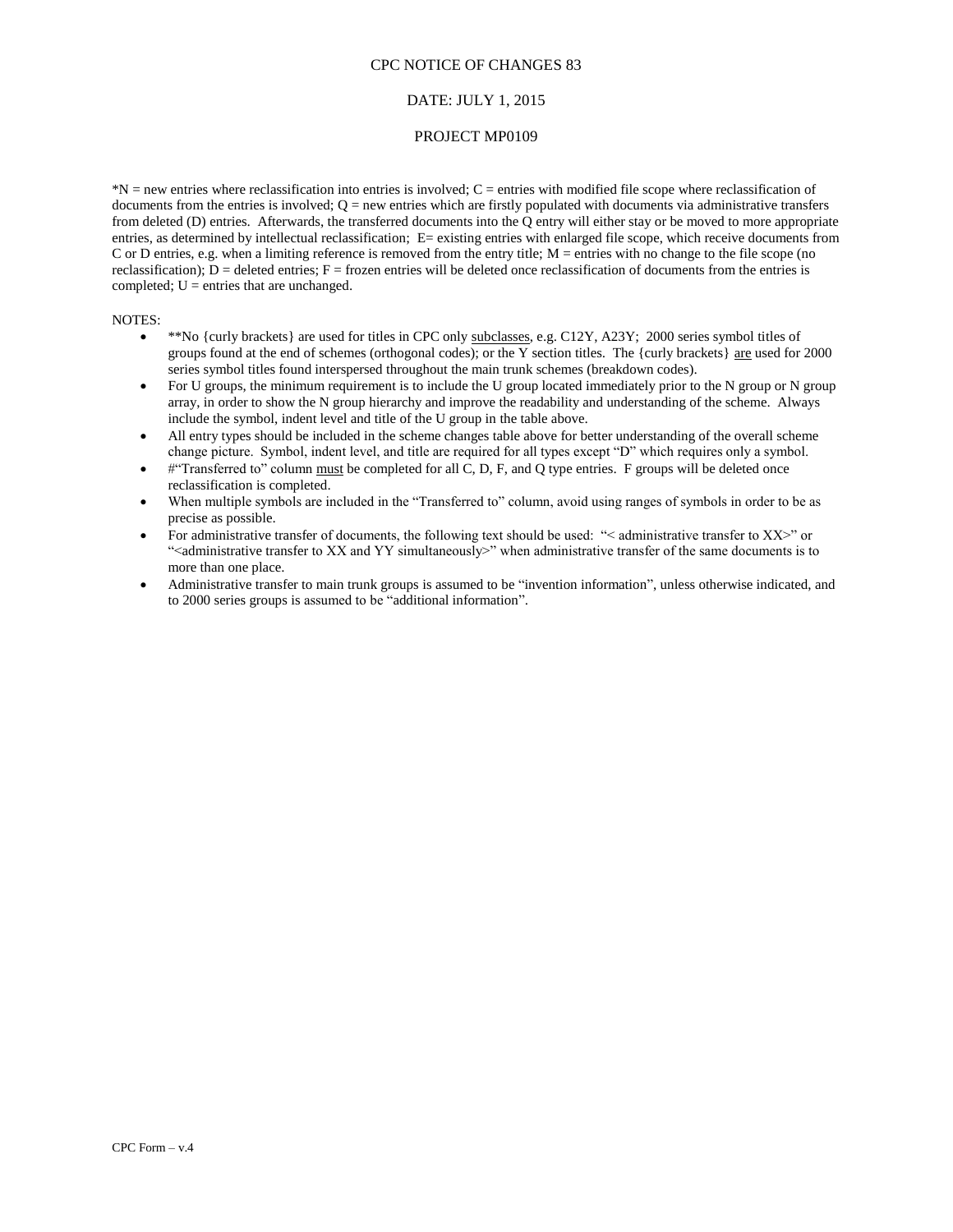### DATE: JULY 1, 2015

#### PROJECT MP0109

### C. New, Modified or Deleted Note(s)

**SUBCLASS C07H – SUGARS; DERIVATIVES THEREOF (derivatives of aldonic or saccharic acids C07C, C07D; aldonic acids, saccharic acids C07C59/105, C07C59/285; cyanohydrins C07C255/16; glycals C07D; compounds of unknown constitution C07G; polysaccharides, derivatives thereof C08B; sugar and starch industry C13)** 

| Type*        | <b>Location</b> | <b>Old Note</b>                                                                                                                                                                                                                                                                                                                                                                                                                                                                                                                                                                                                                                                                                                                                                                                                                                                                                                                                                                | <b>New/Modified Note</b>                                                                                                                                                                                                                                                                                                                                                                                                                                                                                                                                                                                                                                                                                                                                                                                                                                                                                                                                                                                                                                                  |
|--------------|-----------------|--------------------------------------------------------------------------------------------------------------------------------------------------------------------------------------------------------------------------------------------------------------------------------------------------------------------------------------------------------------------------------------------------------------------------------------------------------------------------------------------------------------------------------------------------------------------------------------------------------------------------------------------------------------------------------------------------------------------------------------------------------------------------------------------------------------------------------------------------------------------------------------------------------------------------------------------------------------------------------|---------------------------------------------------------------------------------------------------------------------------------------------------------------------------------------------------------------------------------------------------------------------------------------------------------------------------------------------------------------------------------------------------------------------------------------------------------------------------------------------------------------------------------------------------------------------------------------------------------------------------------------------------------------------------------------------------------------------------------------------------------------------------------------------------------------------------------------------------------------------------------------------------------------------------------------------------------------------------------------------------------------------------------------------------------------------------|
| $\mathbf{M}$ | CO7             | <b>NOTE</b><br>This subclass covers compounds containing<br>saccharide radicals. (see the<br>definitions in Note 3. below).<br>This subclass does not cover<br>polysaccharides which for the purpose of<br>this<br>subclass are defined as having more than<br>five saccharide radicals attached to each<br>other by glycosidic linkages.                                                                                                                                                                                                                                                                                                                                                                                                                                                                                                                                                                                                                                      | <b>NOTE</b><br>1. In this class, the following term is used<br>with the meaning indicated:<br>"preparation" covers<br>$\bullet$<br>purification, separation,<br>stabilisation or use of additives,<br>unless a separate place is<br>provided therefor.<br>2. {This IPC Note does not apply in<br>CPC.                                                                                                                                                                                                                                                                                                                                                                                                                                                                                                                                                                                                                                                                                                                                                                     |
|              |                 | In this subclass, the following expressions<br>are used with the meaning indicated:<br>- "saccharide radical" which is derived from<br>acyclic<br>polyhydroxy-aldehydes or acyclic<br>polyhydroxy-ketones, or<br>from their cyclic tautomers, by removing<br>hydrogen atoms or by<br>replacing hetero bonds to oxygen by the<br>same number of hetero<br>bonds to halogen, nitrogen, sulfur,<br>selenium, or tellurium, in<br>accordance with either of the following<br>definitions:<br>It consists of an uninterrupted carbon<br>skeleton and oxygen atoms directly<br>attached thereto, and;<br>is considered to be terminated by every<br>bond to a carbon atom of a cyclic<br>structure and by every bond to a carbon<br>atom having three bonds to hetero<br>atoms, e.g. ester or nitrile radicals, and;<br>contains within the carbon skeleton an<br>unbranched sequence of at the most<br>six carbon atoms in which at least three<br>carbon atoms at least two in the | 3. In subclasses C07C-C07K, the last<br>place priority rule is applied, i.e. at each<br>hierarchical level, in the absence of an<br>indication to the contrary, and with the<br>exception referred to below, a compound<br>is classified in the last appropriate place.<br>For example, 2-butyl-pyridine, which<br>contains an acyclic chain and a<br>heterocyclic ring, is classified only as a<br>heterocyclic compound, in subclass<br>C07D. In general, and in the absence of<br>an indication to the contrary, the terms<br>"acyclic" and "aliphatic" are used to<br>describe compounds in which there is no<br>ring; and, if a ring were present, the<br>compound would be taken by the "last<br>place" rule to a later group for<br>cycloaliphatic or aromatic compounds, if<br>such a group exists. Where a compound<br>or an entire group of compounds exists in<br>tautomeric forms, it is classified as<br>though existing in the form which is<br>classified last in the system, unless the<br>other form is specifically mentioned<br>earlier in the system. |
|              |                 | case of a skeleton having only four carbon<br>atoms have one single bond to<br>an oxygen atom as the only hetero bond<br>{but at least three for compounds<br>in which at least one carbon to oxygen bond                                                                                                                                                                                                                                                                                                                                                                                                                                                                                                                                                                                                                                                                                                                                                                      | 4. Chemical compounds and their<br>preparation are classified in the groups<br>for the type of compound prepared. The<br>processes of preparation are also<br>classified in places for the types of                                                                                                                                                                                                                                                                                                                                                                                                                                                                                                                                                                                                                                                                                                                                                                                                                                                                       |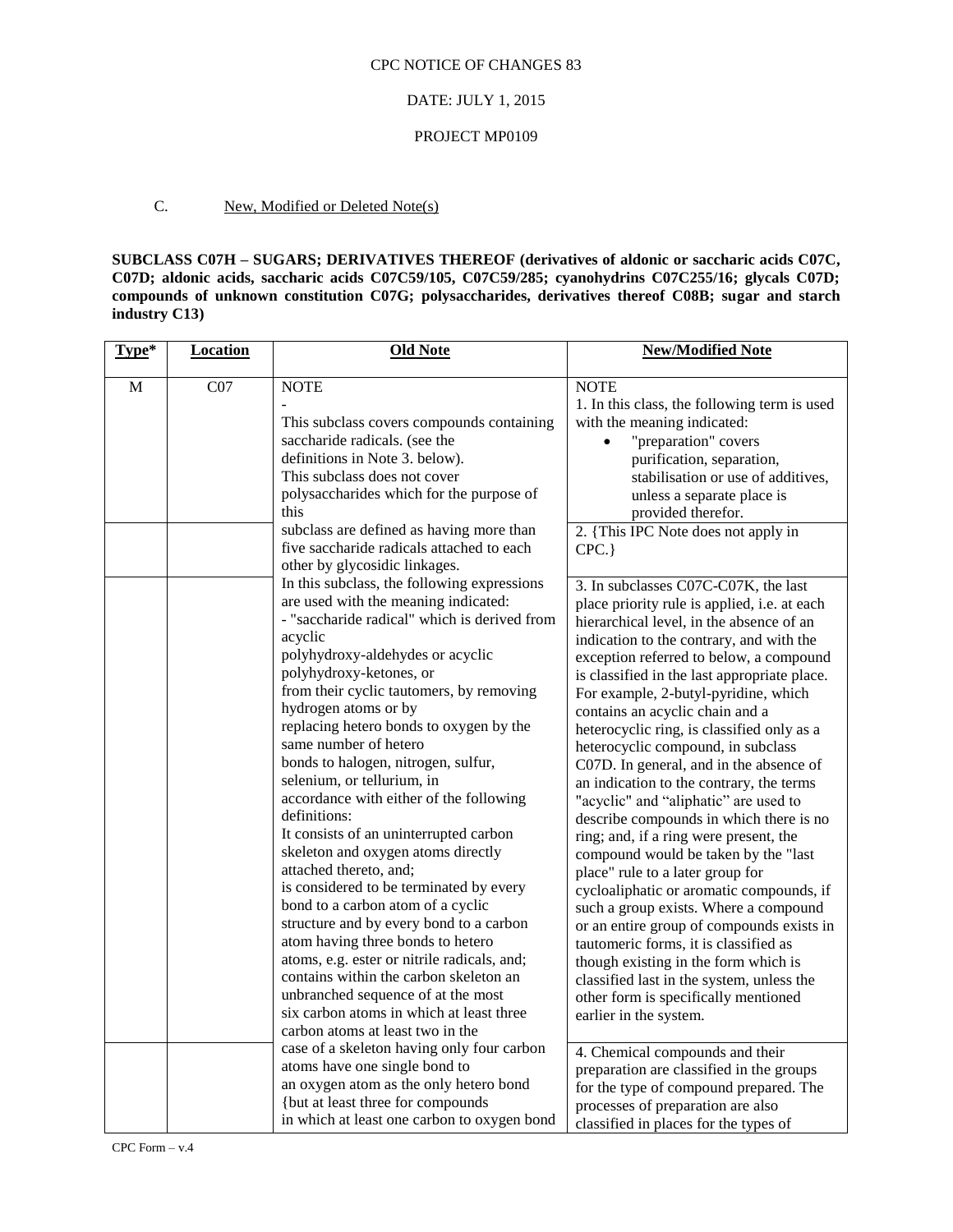# DATE: JULY 1, 2015

| Type* | <b>Location</b> | <b>Old Note</b>                                                             | <b>New/Modified Note</b>                                                            |
|-------|-----------------|-----------------------------------------------------------------------------|-------------------------------------------------------------------------------------|
|       |                 | involved in a) or b) has been<br>replaced by a carbon bond to a hetero atom | reaction employed, if of interest.<br>Examples of such places outside this class    |
|       |                 | other than oxygen }, and                                                    | are:                                                                                |
|       |                 | in a cyclic or acyclic sequence, at least one                               | C12P Fermentation or enzyme-using                                                   |
|       |                 | other carbon atom { that is                                                 | processes to synthesise a desired chemical                                          |
|       |                 | not doubly bound to a carbon atom, e.g.                                     | compound or composition or to separate                                              |
|       |                 | glycals } has two single bonds to                                           | optical isomers from a racemic mixture                                              |
|       |                 | oxygen atoms as the only hetero bonds, or                                   | C <sub>25</sub> B 3/00<br>Electrolytic production                                   |
|       |                 | in an acyclic sequence, at least one other                                  | of organic compounds                                                                |
|       |                 | carbon atom { that is not                                                   | C25B 7/00 Electrophoretic production                                                |
|       |                 | doubly bound to a carbon atom } has one                                     | of compounds                                                                        |
|       |                 | double bond to an oxygen                                                    |                                                                                     |
|       |                 | atom as the only hetero bond;                                               | 5. General processes for the preparation                                            |
|       |                 | { has in the gamma or delta position in                                     | of a class of compounds falling into more                                           |
|       |                 | respect to the carbon atom bearing                                          | than one main group are classified in the                                           |
|       |                 | those two single bonds or this double bond                                  | groups for the processes employed, when                                             |
|       |                 | to oxygen a carbon atom bearing                                             | such groups exist. The compounds                                                    |
|       |                 | one single bond to oxygen }                                                 | prepared are also classified in the groups                                          |
|       |                 | { It is also a radical derived from a radical                               | for the types of compound prepared, if of                                           |
|       |                 | as defined in a. above by replacing                                         | interest.                                                                           |
|       |                 | at the most four of the specified hetero                                    | 6. In this class, in the absence of an                                              |
|       |                 | bonds to oxygen by the same number                                          | indication to the contrary, the compounds                                           |
|       |                 | of hetero bonds to halogen, nitrogen, sulfur,                               | containing carboxyl or thiocarboxyl                                                 |
|       |                 | selenium, or tellurium; }                                                   | groups are classified as the relevant                                               |
|       |                 | - "heterocyclic radical" or "hetero ring" is<br>considered to               | carboxylic or thiocarboxylic acids, unless                                          |
|       |                 | exclude saccharide radicals as defined                                      | the "last place rule" (see Note (3), above)                                         |
|       |                 | above                                                                       | dictates otherwise; a carboxyl group                                                |
|       |                 | Attention is drawn to the notes following                                   | being a carbon atom having three bonds,<br>and no more than three, to hetero atoms, |
|       |                 | the tile of class C07.                                                      | other than nitrogen atoms of nitro or                                               |
|       |                 | The conditions $3$ ) a) or $4$ ) have not to be                             | nitroso groups, with at least one multiple                                          |
|       |                 | fulfilled in respect to C07H 19/00E1                                        | bond to the same hetero atom and a                                                  |
|       |                 | Where a compound may exist --- to be                                        | thiocarboxyl group being a carboxyl                                                 |
|       |                 | written in Kekulè form                                                      | group having at least one bond to a sulfur                                          |
|       |                 | For the purpose of this subclass, the                                       | atom, e.g. amides or nitriles of carboxylic                                         |
|       |                 | following definitions apply:                                                | acids, are classified with the                                                      |
|       |                 | A "hetero ring" is a ring having at least one                               | corresponding acids {unless the "last"                                              |
|       |                 | halogen, nitrogen, oxygen, sulfur                                           | place rule" (see Note (3), above) dictates                                          |
|       |                 | selenium or tellurium atom as a ring                                        | otherwise }.                                                                        |
|       |                 | member;                                                                     | 7. {Anhydrides and halides of carboxylic                                            |
|       |                 | Two rings are "condensed" if they share at                                  | acids are classified as the relevant acids                                          |
|       |                 | least one ring member, i.e. "spiro"                                         | unless otherwise indicated. } Salts of a                                            |
|       |                 | and "bridged" are considered as condensed.                                  | compound, unless specifically provided                                              |
|       |                 | The term "bridged" denotes the                                              | for, are classified as that compound, e.g.                                          |
|       |                 | presence of at least one fusion other than                                  | aniline hydrochloride is classified as                                              |
|       |                 | ortho, peri and spiro;                                                      | containing carbon, hydrogen and nitrogen                                            |
|       |                 | A "condensed ring system" is a ring system                                  | only (in group C07C 211/46), sodium                                                 |
|       |                 | in which all rings are condensed                                            | malonate is classified as malonic acid (in                                          |
|       |                 | among themselves;                                                           | C07C 55/08), and a mercaptide is                                                    |
|       |                 | The "number of relevant rings" in a                                         | classified as the mercaptan. Metal                                                  |
|       |                 | condensed ring system equals the number                                     | chelates are dealt with in the same way.                                            |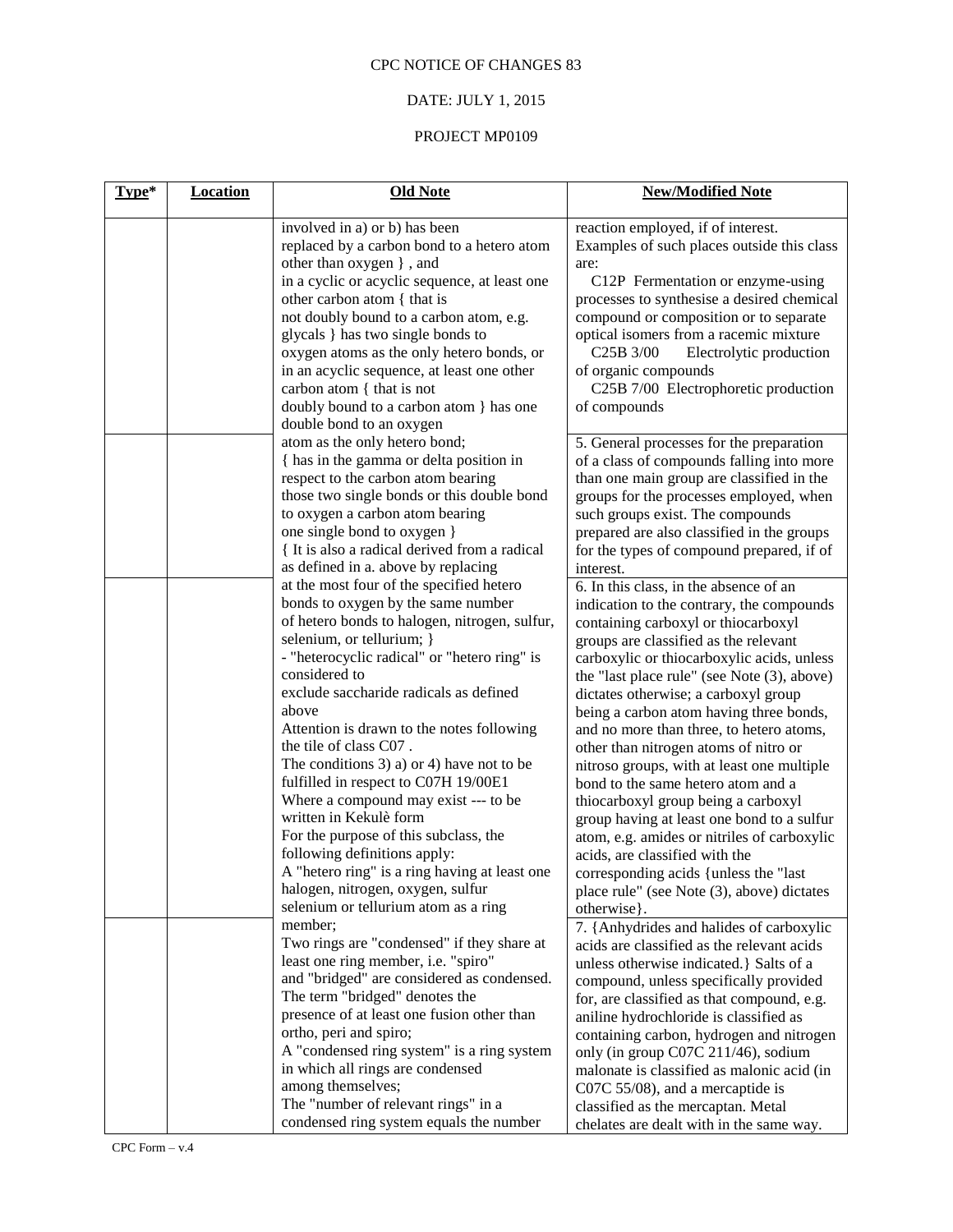# DATE: JULY 1, 2015

| Type*       | <b>Location</b> | <b>Old Note</b>                                                                                                                                                                                                                                                                                                                                                                                                                                                                                                                                                                                                                                                                                                                                                                                                                                                                                                                                                                                                                                                                                                                                                                                                                                                                                                                                                                                                                                                                                                                                                                                                                                                                                                                                                                                                                             | <b>New/Modified Note</b>                                                                                                                                                                                                                                                                                                                                                                                                                                            |
|-------------|-----------------|---------------------------------------------------------------------------------------------------------------------------------------------------------------------------------------------------------------------------------------------------------------------------------------------------------------------------------------------------------------------------------------------------------------------------------------------------------------------------------------------------------------------------------------------------------------------------------------------------------------------------------------------------------------------------------------------------------------------------------------------------------------------------------------------------------------------------------------------------------------------------------------------------------------------------------------------------------------------------------------------------------------------------------------------------------------------------------------------------------------------------------------------------------------------------------------------------------------------------------------------------------------------------------------------------------------------------------------------------------------------------------------------------------------------------------------------------------------------------------------------------------------------------------------------------------------------------------------------------------------------------------------------------------------------------------------------------------------------------------------------------------------------------------------------------------------------------------------------|---------------------------------------------------------------------------------------------------------------------------------------------------------------------------------------------------------------------------------------------------------------------------------------------------------------------------------------------------------------------------------------------------------------------------------------------------------------------|
|             |                 | of scissions necessary to convert the ring<br>system into one acyclic chain;<br>The "relevant rings" in a condensed system<br>are chosen according to the<br>following criteria consecutively:<br>Lowest number of ring members<br>Highest number of hetero atoms as ring<br>members<br>Lowest number of members shared with<br>other rings<br>Last place in the classification scheme<br>In the absence of specific places,<br>hydrogenated or condensed hetero rings are<br>classified with the parent ring<br>In the absence of an indication to the<br>contrary, a compound is classified in the<br>last<br>appropriate place<br>Groups C07H 3/04 and C07H 3/06 take<br>precedence over C07H 3/08 to<br>C07H 15/18D - with the exception of C07H<br>13/06, C07H 13/12U, C07H 15/00F,<br>C07H 15/06, C07H 15/08, C07H 15/10D2<br>, C07H 15/16 - and over C07H 15/20<br>as far as a phenyl radical is involved; the<br>purpose of this inversion of the last place<br>rule is to avoid multiple classification for<br>documents describing compounds, having<br>a complement inhibiting activity or<br>belonging to the "blood-group substances"<br>occuring in tissue fluids, in secretions and at<br>cell and tissue surfaces (e.g. antigen<br>determinants) or forming part of cell<br>membranes. Documents in which both<br>disaccharides and oligosaccarides of this<br>kind are described are only classified in<br>C <sub>07</sub> H 3/06.<br>Group C07H 9/00 takes precedence over<br>C07H 11/00 to C07H 15/00 when at<br>least one ring heteroatom is different from<br>oxygen, however anhydro derivatives of<br>nucleosides and nucleotides C07H 19/00.<br>Group C07H 15/252 takes precedence over<br>C07H 17/00 when the naphtacene ring<br>is further condensed to a heteroring, and<br>over C07H 15/26 when the carbocyclic | Similarly, metal alcoholates and metal<br>phenates are {generally} classified in<br>subclass C07C and not in subclass C07F,<br>the alcoholates {for instance} in groups<br>C07C 31/28-C07C 31/32 and the<br>phenates as the corresponding phenols in<br>group C07C 39/235 or C07C 39/44. Salts,<br>adducts or complexes formed between<br>two or more organic compounds are<br>classified according to all compounds<br>forming the salts, adducts or<br>complexes. |
| $\mathbf M$ | CO7H            | ring is substituted by a hetero ring]<br>NOTE:                                                                                                                                                                                                                                                                                                                                                                                                                                                                                                                                                                                                                                                                                                                                                                                                                                                                                                                                                                                                                                                                                                                                                                                                                                                                                                                                                                                                                                                                                                                                                                                                                                                                                                                                                                                              | NOTE:                                                                                                                                                                                                                                                                                                                                                                                                                                                               |
|             |                 | This subclass covers compounds containing                                                                                                                                                                                                                                                                                                                                                                                                                                                                                                                                                                                                                                                                                                                                                                                                                                                                                                                                                                                                                                                                                                                                                                                                                                                                                                                                                                                                                                                                                                                                                                                                                                                                                                                                                                                                   | (1) This subclass covers compounds                                                                                                                                                                                                                                                                                                                                                                                                                                  |
|             |                 | saccharide radicals. (see the definitions in<br>Note 3. below). This subclass does not                                                                                                                                                                                                                                                                                                                                                                                                                                                                                                                                                                                                                                                                                                                                                                                                                                                                                                                                                                                                                                                                                                                                                                                                                                                                                                                                                                                                                                                                                                                                                                                                                                                                                                                                                      | containing saccharide radicals (see the<br>definitions in Note (3) below).                                                                                                                                                                                                                                                                                                                                                                                          |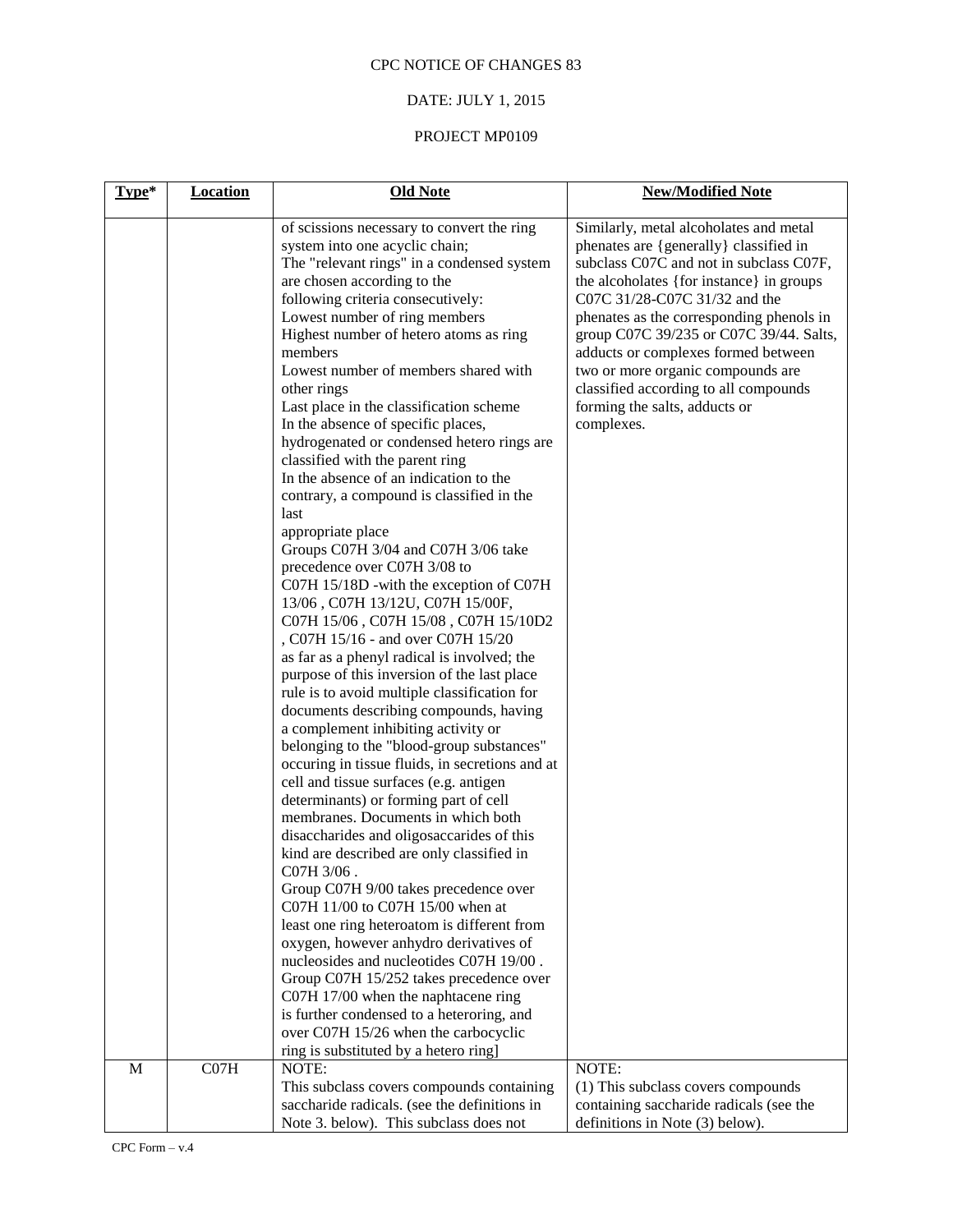# DATE: JULY 1, 2015

| Type* | <b>Location</b> | <b>Old Note</b>                               | <b>New/Modified Note</b>                        |
|-------|-----------------|-----------------------------------------------|-------------------------------------------------|
|       |                 | cover polysaccharides which for the           |                                                 |
|       |                 | purpose of this subclass are defined as       | (2) This subclass does not cover                |
|       |                 | having more than five saccharide radicals     | polysaccharides which for the purpose of        |
|       |                 | attached to each other by glycosidic          | this subclass are defined as having more        |
|       |                 | linkages. In this subclass, the following     | than five saccharide radicals attached to       |
|       |                 | expressions are used with the meaning         | each other by glycosidic linkages.              |
|       |                 | indicated: - "saccharide radical" which is    | (3) In this subclass, the following             |
|       |                 | derived from acyclic polyhydroxy-             | expressions are used with the meanings          |
|       |                 | aldehydes or acyclic polyhydroxy-ketones,     | indicated:                                      |
|       |                 | or from their cyclic tautomers, by removing   | - "saccharide radical" which is derived         |
|       |                 | hydrogen atoms or by replacing hetero         | from acyclic polyhydroxy-aldehydes or           |
|       |                 | bonds to oxygen by the same number of         | acyclic polyhydroxy-ketones, or from            |
|       |                 | hetero bonds to halogen, nitrogen, sulfur,    | their cyclic tautomers, by removing             |
|       |                 | selenium, or tellurium, in accordance with    | hydrogen atoms or by replacing hetero           |
|       |                 | either of the following definitions: It       | bonds to oxygen by the same number of           |
|       |                 | consists of an uninterrupted carbon skeleton  | hetero bonds to halogen, nitrogen, sulfur,      |
|       |                 | and oxygen atoms directly attached thereto,   | selenium, or tellurium, in accordance with      |
|       |                 | and; is considered to be terminated by        | either of the following definitions:            |
|       |                 | every bond to a carbon atom of a cyclic       | $(a)$ It                                        |
|       |                 | structure and by every bond to a carbon       | (i) consists of an uninterrupted carbon         |
|       |                 | atom having three bonds to hetero atoms,      | skeleton and oxygen atoms directly              |
|       |                 | e.g. ester or nitrile radicals, and; contains | attached thereto, and                           |
|       |                 | within the carbon skeleton an unbranched      | (ii) is considered to be terminated by          |
|       |                 | sequence of at the most six carbon atoms in   | every bond to a carbon atom of a cyclic         |
|       |                 | which at least three carbon atoms at least    | structure and by every bond to a carbon         |
|       |                 | two in the case of a skeleton having only     | atom having three bonds to hetero atoms,        |
|       |                 | four carbon atoms have one single bond to     | e.g. ester or nitrile radicals, and             |
|       |                 | an oxygen atom as the only hetero bond        | (iii) contains within the carbon skeleton       |
|       |                 | {but at least three for compounds in which    | an unbranched sequence of at the most six       |
|       |                 | at least one carbon to oxygen bond involved   | carbon atoms in which at least three            |
|       |                 | in a) or b) has been replaced by a carbon     | carbon atoms --- at least two in the case       |
|       |                 | bond to a hetero atom other than oxygen},     | of a skeleton having only four carbon           |
|       |                 | and in a cyclic or acyclic sequence, at least | atoms --- have one single bond to an            |
|       |                 | one other carbon atom {that is not doubly     | oxygen atom as the only hetero bond, and        |
|       |                 | bound to a carbon atom, e.g. glycals} has     | (A) in a cyclic or acyclic sequence, at         |
|       |                 | two single bonds to oxygen atoms as the       | least one other carbon atom has two             |
|       |                 | only hetero bonds, or in an acyclic           | single bonds to oxygen atoms as the only        |
|       |                 | sequence, at least one other carbon atom      | hetero bonds, or                                |
|       |                 | {that is not doubly bound to a carbon atom}   | (B) in an acyclic sequence, at least one        |
|       |                 | has one double bond to an oxygen atom as      | other carbon atom has one double bond to        |
|       |                 | the only hetero bond; {has in the gamma or    | an oxygen atom as the only hetero               |
|       |                 | delta position in respect to the carbon atom  | bond, the said sequence containing at the       |
|       |                 | bearing those two single bonds or this        | most one double bond, i.e. C=C or               |
|       |                 | double bond to oxygen a carbon atom           | possibly ketalised $C(=O)$ , in addition to the |
|       |                 | bearing one single bond to oxygen} {It is     | hetero bonds mentioned above under (A)          |
|       |                 | also a radical derived from a radical as      | or $(B)$ , e.g. the compounds                   |
|       |                 | defined in a. above by replacing at the most  |                                                 |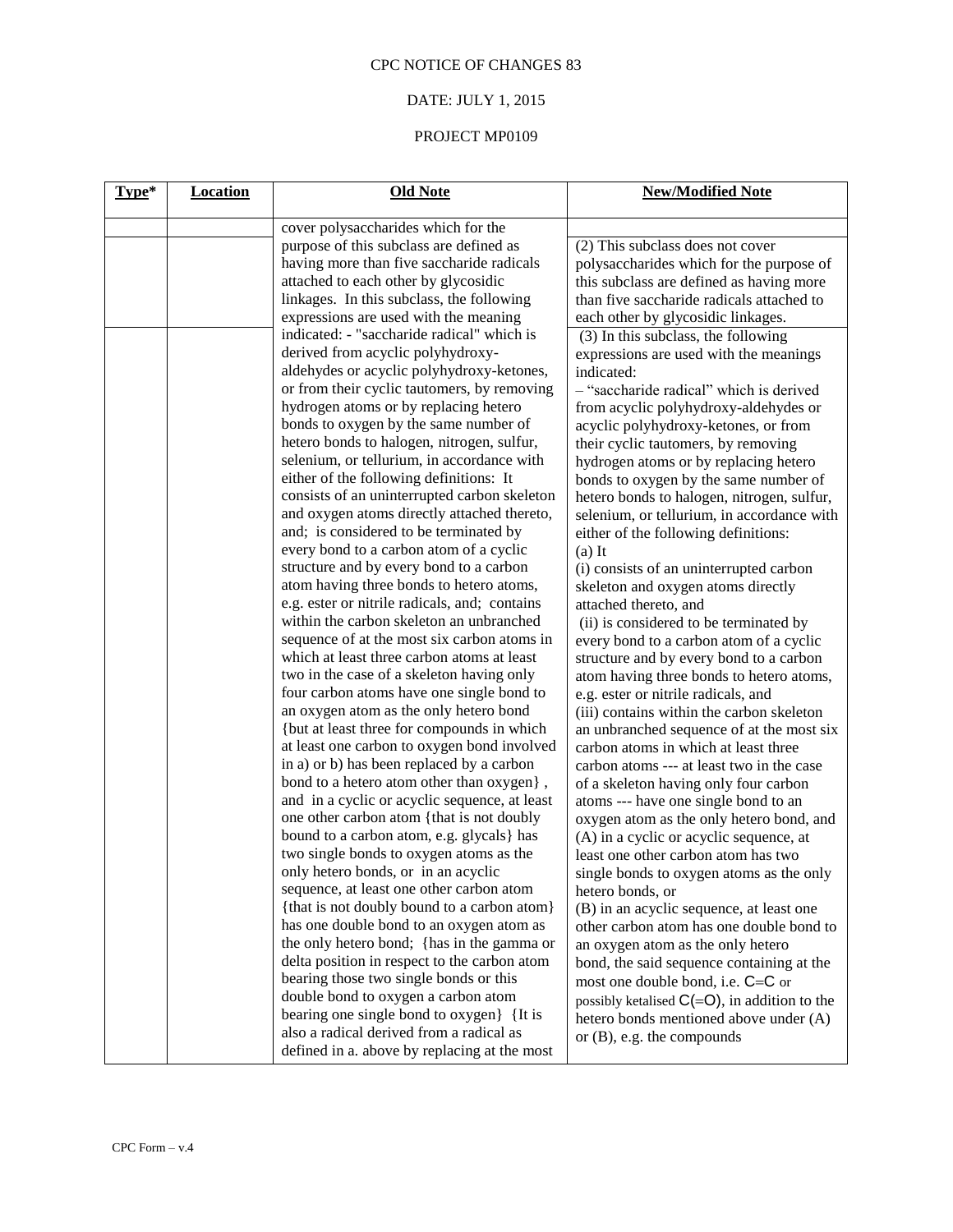# DATE: JULY 1, 2015

| Type* | <b>Location</b> | <b>Old Note</b>                                                                                                                                                                                                                                                                                                                                                                                                                                                                                                                                                                                                                                                                                                                                                                                                                                                                                                                                                                                                                                                                                                                                                                                                                                                                                                                                                                                                                                                                                                                                                                        | <b>New/Modified Note</b>                                                                                                                                                                                                                                                                                                                                                                                                                                                                                                      |
|-------|-----------------|----------------------------------------------------------------------------------------------------------------------------------------------------------------------------------------------------------------------------------------------------------------------------------------------------------------------------------------------------------------------------------------------------------------------------------------------------------------------------------------------------------------------------------------------------------------------------------------------------------------------------------------------------------------------------------------------------------------------------------------------------------------------------------------------------------------------------------------------------------------------------------------------------------------------------------------------------------------------------------------------------------------------------------------------------------------------------------------------------------------------------------------------------------------------------------------------------------------------------------------------------------------------------------------------------------------------------------------------------------------------------------------------------------------------------------------------------------------------------------------------------------------------------------------------------------------------------------------|-------------------------------------------------------------------------------------------------------------------------------------------------------------------------------------------------------------------------------------------------------------------------------------------------------------------------------------------------------------------------------------------------------------------------------------------------------------------------------------------------------------------------------|
|       |                 | four of the specified hetero bonds to oxygen<br>by the same number of hetero bonds to<br>halogen, nitrogen, sulfur, selenium, or<br>tellurium; }- "heterocyclic radical" or<br>"hetero ring" is considered to exclude<br>saccharide radicals as defined above<br>Attention is drawn to the notes following<br>the tile of class $C_{07}$ . The conditions 3) a)<br>or 4) have not to be fulfilled in respect to<br>C07H19/00E1 Where a compound may<br>exist --- to be written in Kekulè form For<br>the purpose of this subclass, the following<br>definitions apply: A "hetero ring" is a ring<br>having at least one halogen, nitrogen,<br>oxygen, sulfur selenium or tellurium atom<br>as a ring member; Two rings are<br>"condensed" if they share at least one ring<br>member, i.e. "spiro" and "bridged" are<br>considered as condensed. The term<br>"bridged" denotes the presence of at least<br>one fusion other than ortho, peri and spiro;<br>A "condensed ring system" is a ring system<br>in which all rings are condensed among<br>themselves; The "number of relevant rings"<br>in a condensed ring system equals the<br>number of scissions necessary to convert<br>the ring system into one acyclic chain; The<br>"relevant rings" in a condensed system are<br>chosen according to the following criteria<br>consecutively: Lowest number of ring<br>members Highest number of hetero atoms<br>as ring members Lowest number of<br>members shared with other rings Last place<br>in the classification scheme In the absence<br>of specific places, hydrogenated or | CHO<br>an unbranched sequence of at the most six<br>carbon atoms, having bonds to oxygen as<br>defined in this Note<br>n being an integer, are classified in group<br>C07H 3/02;<br>(b) It is also a radical derived from a<br>radical as defined in (a) above by<br>replacing at the most four of the specified<br>hetero bonds to oxygen by the same<br>number of hetero bonds to halogen,<br>nitrogen, sulfur, selenium, or tellurium;<br>- "heterocyclic radical" or "hetero ring"<br>is considered to exclude saccharide |
|       |                 | condensed hetero rings are classified with<br>the parent ring In the absence of an<br>indication to the contrary, a compound is<br>classified in the last appropriate place<br>Groups C07H3/04 and C07H3/06 take<br>precedence over C07H3/08 to C07H15/18D<br>-with the exception of C07H13/06,<br>C07H13/12 U, C07H15/00 F, C07H15/06,<br>C07H15/08, C07H15/10D2, C07H15/16 -<br>and over C07H15/20 as far as a phenyl<br>radical is involved; the purpose of this<br>inversion of the last place rule is to avoid<br>multiple classification for documents<br>describing compounds, having a<br>complement inhibiting activity or belonging<br>to the "blood-group substances" occuring in                                                                                                                                                                                                                                                                                                                                                                                                                                                                                                                                                                                                                                                                                                                                                                                                                                                                                           | radicals as defined above.<br>(4) Attention is drawn to Note (3) after<br>class C07, which defines the last place<br>priority rule applied in the range of<br>subclasses C07C-C07K and within these<br>subclasses.                                                                                                                                                                                                                                                                                                            |